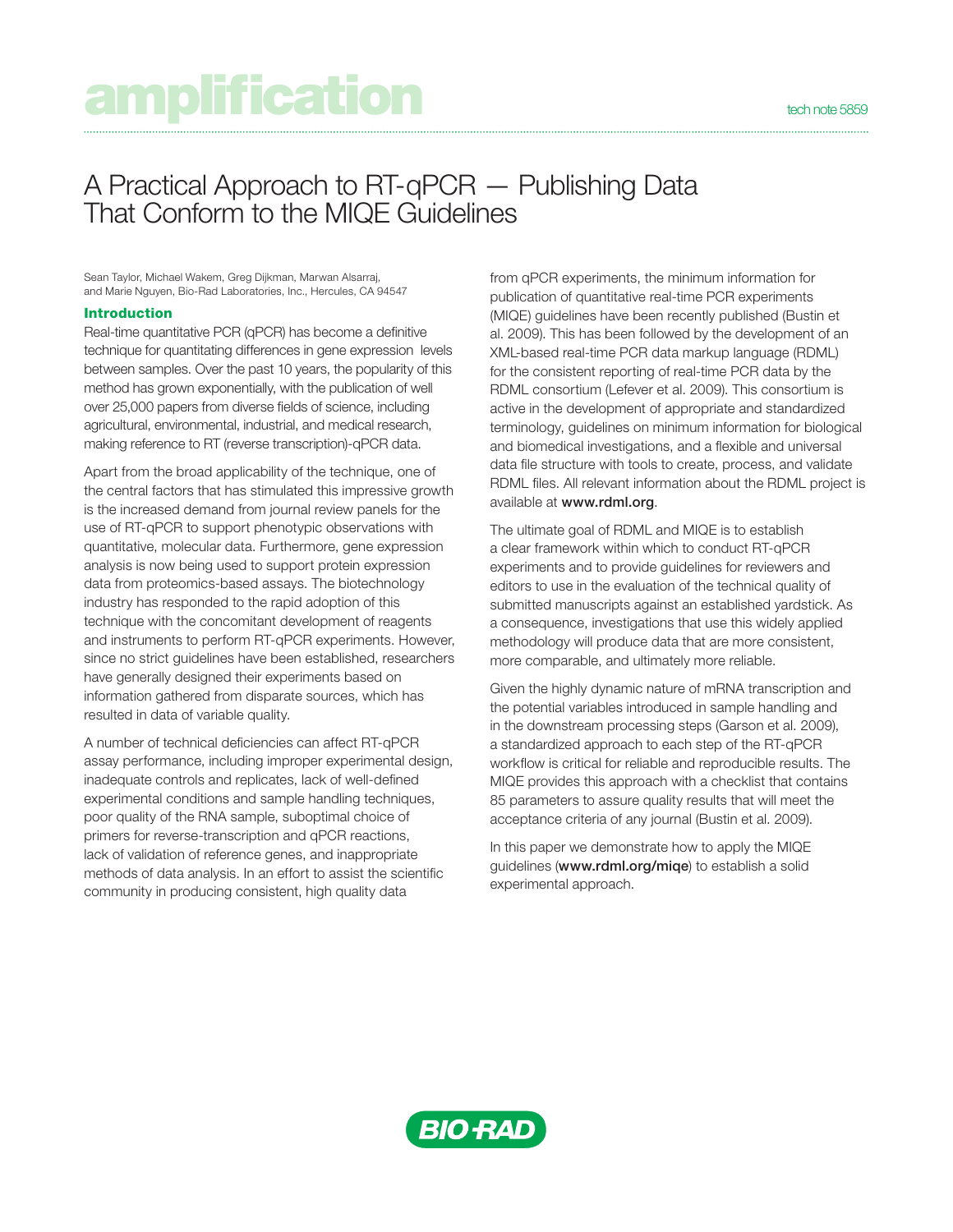#### 1. Experimental Design

Proper experimental design is the key to any gene expression study. Since mRNA transcription can be sensitive to external stimuli that are unrelated to the processes studied, it is important to work under tightly controlled and welldefined conditions. Taking the time to define experimental procedures, control groups, type and number of replicates, experimental conditions, and sample handling methods within each group is essential to minimize variability (Table 1). Each of these parameters should be carefully recorded prior to conducting gene expression experiments to assure good biological reproducibility for published data.

Table 1. RT-qPCR experimental design and sample management. This table summarizes the workflow of a typical RT-qPCR experiment from experimental design to defining control groups, replicates, and experimental conditions to the detailed procedures for sample handling. This ultimately assures that the key steps in RT-qPCR data production lead to high quality, reproducible, and publishable data.

| Experiment                                                                         | Control                                 | Replicates                                      | Experiment                                        | Sample                                           |
|------------------------------------------------------------------------------------|-----------------------------------------|-------------------------------------------------|---------------------------------------------------|--------------------------------------------------|
| Design                                                                             | Groups                                  |                                                 | Conditions                                        | Handling                                         |
| Disease or<br>treatment<br>groups                                                  | Time course<br>study<br>$(i.e., t = 0)$ | Biological<br>(different<br>sample<br>per well) | Growth<br>conditions<br>(media and<br>time or OD) | Precise time<br>to harvest<br>cells or<br>tissue |
| Target                                                                             | Normal vs.                              | Technical                                       | Days of                                           | Sample                                           |
| genes                                                                              | disease                                 | (same sample                                    | embryonic                                         | extraction                                       |
| implicated                                                                         | (i.e., Normal)                          | per well)                                       | development                                       | method                                           |
| Potential                                                                          | Untreated vs.                           |                                                 | Amount per                                        | Preservation                                     |
| reference                                                                          | drug treated                            |                                                 | mass of drug                                      | method                                           |
| genes                                                                              | (i.e., untreated)                       |                                                 | or compound                                       | and time                                         |
| Number of<br>data points<br>to draw<br>statistically<br>significant<br>conclusions |                                         |                                                 | Sex.<br>phenotype                                 | Thaw and<br>homogenization<br>procedure          |
|                                                                                    |                                         |                                                 | Incubation<br>time                                | <b>Total RNA</b><br>extraction<br>procedure      |

# 2. RNA Extraction

If samples must be collected over a period of time or in too large a number to process immediately, they should be stored in appropriate conditions (frozen at −80°C and/or in RNA storage solution) until use. To minimize handling time during the RNA extraction procedure, it is recommended that samples be processed in relatively small batches of 10 to 20. The RNA extraction procedure should include a DNase I treatment step to remove any contaminating genomic DNA. Many commercially available kits such as the Aurum™ RNA extraction kits (Bio-Rad Laboratories, Inc.) can be used for virtually any sample type from plant to animal tissue and include an on-column DNase I treatment of the samples.

# 3. RNA Quality Control

Ensuring that only RNA of high purity (no contaminants) and high integrity (not degraded) is used is one of the most critical points in the RT-qPCR experimental workflow. Impurities in the RNA sample may lead to inhibition of the RT and PCR

reaction, yielding biased data. Using partially degraded RNA can lead to varying and incorrect quantification results (Fleige and Pfaffl 2006, Gingrich et al. 2006). Since sample purity and integrity are not related, both should be assessed to ascertain that the RNA sample meets minimal acceptance criteria for the downstream workflow.

Purity of the sample with respect to protein contamination can be assessed spectrophotometrically by measuring the OD  $_{260/280}$  ratio in a pH neutral buffer. An OD  $_{260/280}$  ratio of 1.8 to 2.0 indicates good quality RNA that is devoid of protein and phenol contamination (Figure 1B). However, no RNA integrity information can be obtained from a spectrophotometric reading. RNA integrity can be assessed using several methods. The traditional method is visual inspection after electrophoresis on a formaldehyde agarose gel in the presence of a fluorescent dye such as ethidium bromide. Observation of two sharp bands for the large and the small subunit ribosomal RNAs (rRNA) with the intensity of the larger band being about twice that of the smaller band is indicative of intact RNA. While this method is inexpensive, the interpretation of the data is mostly subjective and requires approximately 200 ng of total RNA, which may be difficult if the sample is only available in limited quantities. This method can be refined by quantifying the intensity of the rRNA bands using an imager with densitometry scanning. While the values of the 28S/18S ratio can vary between different tissues or cell types, a ratio between 1 and 2 is indicative of an intact RNA sample.

A major improvement in RNA integrity analysis came with the introduction of microfluidics-based electrophoresis systems (Imbeaud et al. 2005) such as the Experion™ automated electrophoresis system (Bio-Rad) that combines integrity and concentration quantification of RNA in a single step from nanogram or picogram quantities (Figure 1A and 1C). In addition to generating a virtual gel, an electropherogram, and calculating the 28S/18S ratio, the Experion system's software automatically calculates and reports an RNA quality indicator (RQI) value (Figure 1C) that reflects the integrity of the RNA sample based on several criteria (Denisov et al. 2008) of the electropherogram. The RQI value ranging from 1 (degraded) to 10 (intact) provides an objective assessment of the integrity of the RNA sample and it can be used to screen out degraded samples.

By assuring consistency in both purity and quality across all RNA samples, variability between biological replicates can be reduced (Figure 1D) (Imbeaud et al. 2005). When a batch of RNA samples has successfully met the standards of quality control, we recommend their immediate use in RT-qPCR experiments, or their conversion into much more stable cDNA by reverse transcription to preserve RNA integrity after the quality check.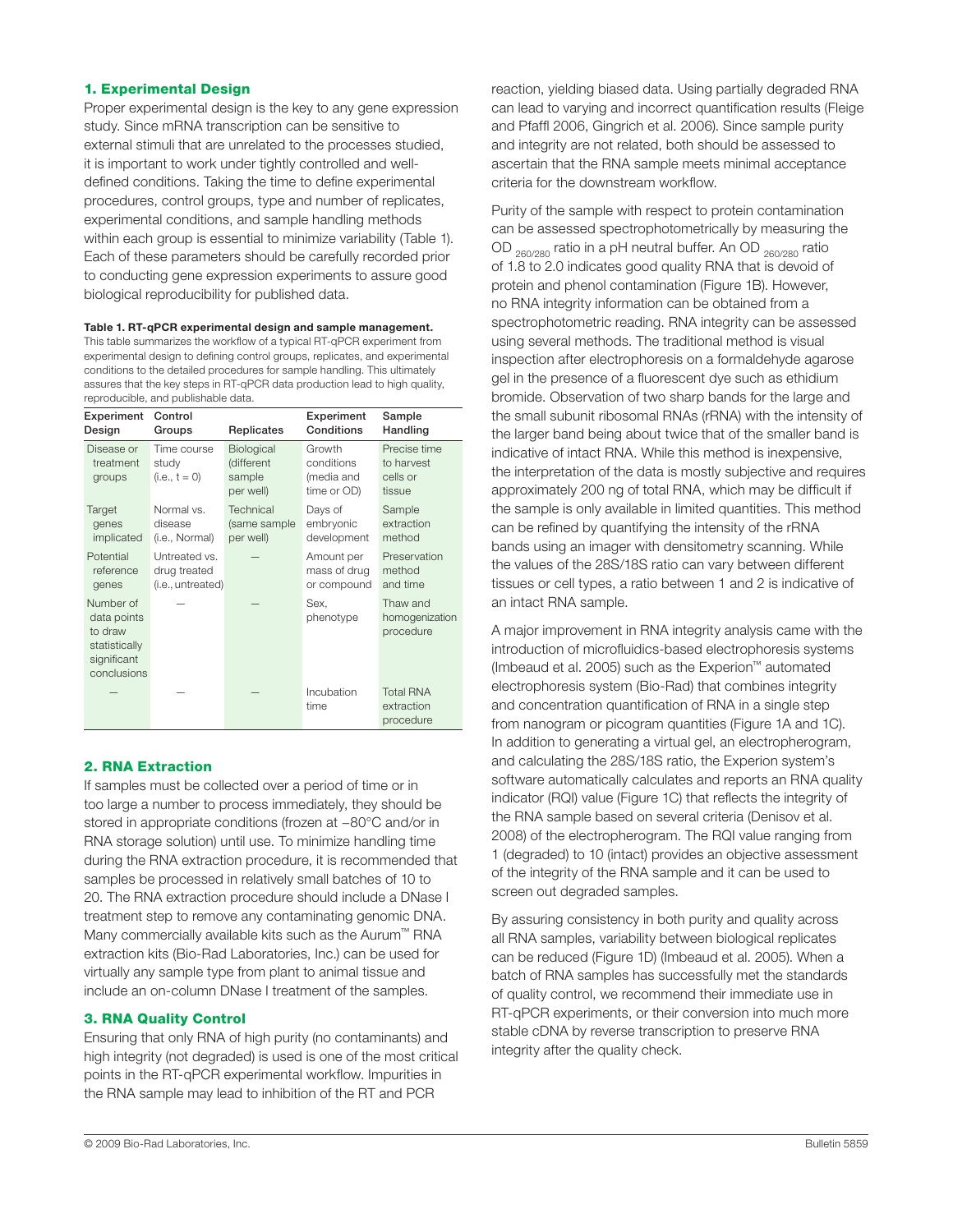

| -------- |                   | $-260/280$ | $-260/230$ |
|----------|-------------------|------------|------------|
|          | 1 Control-no heat | 1.90       | 2.44       |
|          | 2 3 min @ 90°C    | 1.93       | 2.40       |
|          | 3 5 min @ 90°C    | 2.06       | 2.37       |
|          | 4 10 min @ 90°C   | 2.03       | 2.37       |
|          | 5 15 min @ 90°C   | 2.02       | 2.31       |
|          | 6 1 hr @ 90°C     | 1.99       | 2.18       |
|          | 7 2 hr @ 90°C     | 2.00       | 2.32       |
|          | 8 4 hr @ 90°C     | 1.89       | 2.23       |
|          |                   |            |            |

C  $*$  Generally accepted ratios (A<sub>260/280</sub> and A<sub>260/230</sub>) for good quality RNA are >1.8.



**Cycle** 

0 4 8 12 16 20 24 28 32 36 40 44

Fig. 1. Analysis of RNA purity and integrity. This figure shows an example of RNA purity and integrity analysis using spectrophotometry and Bio-Rad's Experion automated electrophoresis system. Mouse liver total RNA samples were subjected to degradation by heating at 90°C for different periods of time and analyzed for both purity and integrity. Green boxes highlight the fact that the total RNA sample appears by absorbance readings alone (≥1.8) to be of sufficient quality, whereas RQI measurement on the Experion system clearly shows degraded sample with low RQI values. A, virtual gel image generated by the Experion software showing various degradation levels of the RNA samples and a progressively decreasing intensity of the 18S rRNA band; **B**, the  $OD<sub>260</sub>/OD<sub>280</sub>$ ratio measured for all samples on the Nanodrop spectrophotometer is between 1.8 and 2.0 indicating that the samples are devoid of protein contamination; C, summary of RNA integrity analysis using the Experion software. The 28S/18S rRNA ratio and the RQI indicate a decreasing integrity of the heat treated RNA samples. A color classification allows for easy identification of the samples that are not adequate for qPCR; D, example of qPCR analysis of GAPDH expression performed on degraded samples (Gingrich et al. 2006). The profiles show increasing  $C_{q}$  with the degraded samples. No degradation (—); 1 hr degradation (—); 3 hr degradation  $(-)$ ; 5 hr degradation  $(-)$ ; 7 hr degradation  $(-)$ .

#### 4. Reverse Transcription

Given the prevalence of RNase in the environment, we recommend performing the reverse transcription of total RNA samples to cDNA immediately following the quality control assessment. This will avoid the risk of RNA samples degradation from multiple freeze/thaws before conversion to cDNA. For the RT step, the key is to assure consistent and complete coverage of the transcribed genome in the extracted RNA sample. Some genes are very long, but the associated RT products for these sequences cannot be as large, especially if the RT primers anneal only at the ends of each mRNA. By annealing primers at the end of the mRNA plus at random points within each mRNA sequence a good sampling of the population of each gene is obtained. This method, which is more representative than just annealing at the ends or at random sites within each transcript, provides better coverage of the transcribed genome.

A reverse transcription buffer should contain a mix of primers that are random in sequence allowing for a better sampling of the mRNA; RNase H, the enzyme that specifically degrades RNA in DNA/RNA duplexes; a specific and sensitive reverse transcriptase with broad dynamic range for RNA amounts from 1 µg to 1 pg and; a simple and fast protocol. The iScript™ (Bio-Rad) cDNA synthesis kits meet all of these criteria and are well suited for reverse transcription of any total RNA sample. We recommend that the same amount of total RNA be used and that reaction time be maintained for reverse transcription for all experimental samples to minimize variability between biological replicates. Reverse transcribed RNA can be stored frozen at −20°C or −80°C until use and diluted before use in the downstream qPCR reaction.

#### 5. Primer and Amplicon Design

Both primer design and careful choice of target sequence are essential to ensure specific and efficient amplification of the products. Target sequences should be unique, 75–150 bp long with a GC content between 50–60%, and should not contain secondary structures. It is recommended that primers should have a GC content of 50–60% and a melting temperature of 55–65°C. Long G or C stretches in the primer should be avoided, but it is recommended to have G or C at the end of the primers.

A number of programs are available to help design primer pairs and pick target sequences. We recommend designing oligonucleotides using Primer-Blast (www.ncbi.nlm.nih.gov/ tools/primer-blast/index.cgi?LINK\_LOC=BlastHomeAd), a program developed by NCBI that uses the algorithm Primer3 (Rozen and Skaletsky 2000). Primer sequences are compared (blasted) to the user-selected databases to ensure they are unique and specific for the gene of interest. The program MFOLD (http://mfold.bioinfo.rpi.edu/cai-bin/ dna-form1.cgi) can then be used to analyze the amplicon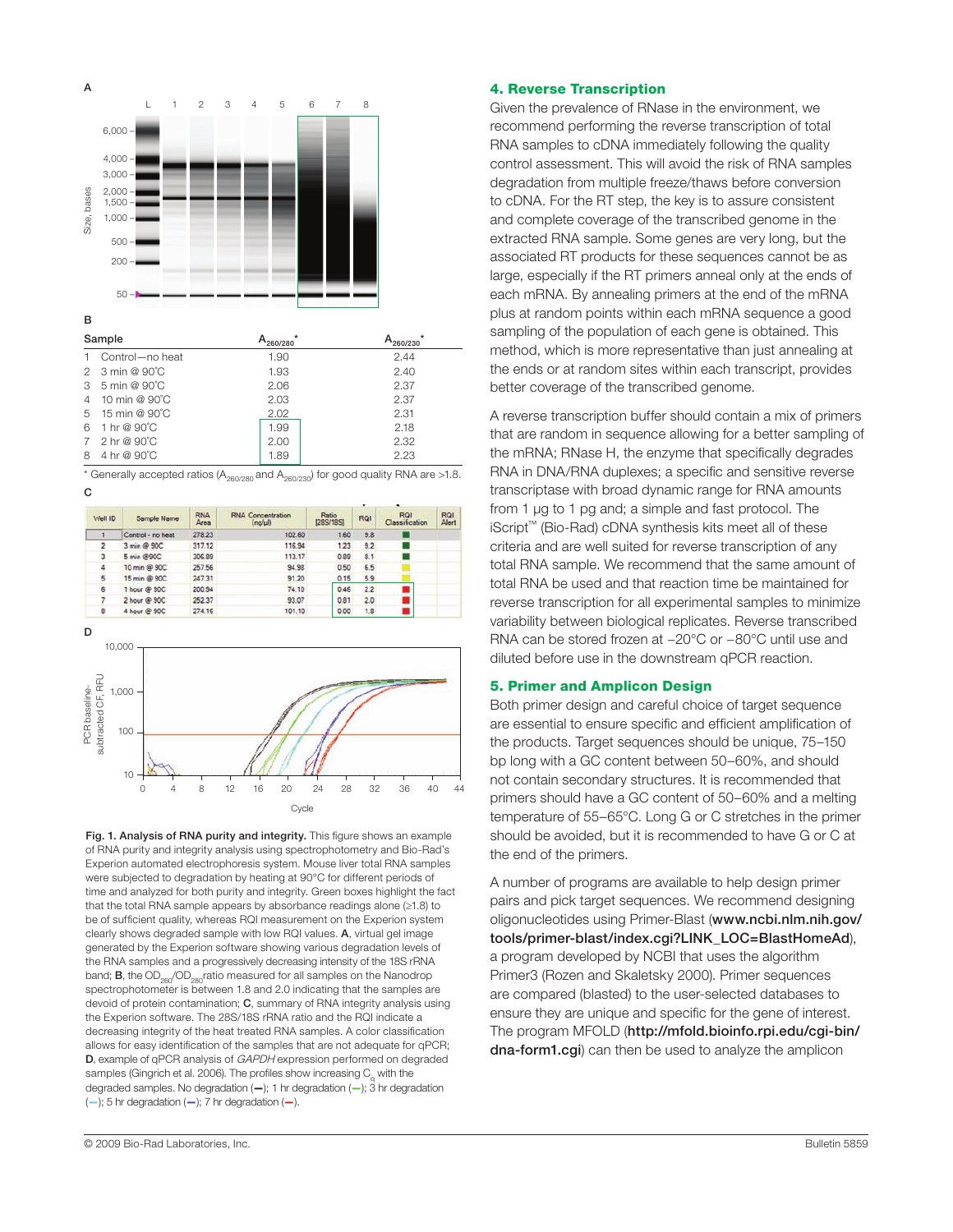for potential secondary structures that may prevent efficient amplification (Zuker 2003) (Figure 2). Ideally, two sets of oligonucleotides should then be ordered and tested for their performance in a qPCR reaction.



Fig. 2. Effect of annealing temperature on amplicon secondary structure. Analysis of the amplicon sequence using MFOLD predicts a high secondary structure at 60°C (top) and low secondary structure at 65°C (bottom).

# 6. qPCR Validation

A validated qPCR assay is one that has been assessed for the optimal range of primer annealing temperatures, reaction efficiency, and specificity using a standard set of samples (Bustin et al. 2009). This will assure that the reaction conditions, buffers, and primers have been optimized and that the cDNA samples are not contaminated with inhibitors of Taq polymerase. Bio-Rad has created a practical web resource (www.bio-rad.com/genomics/pcrsupport) for qPCR design and validation. The major points in assay validation are summarized below.

#### Determination of Annealing Temperature, Melt Curve Analysis, Gel Analysis of Amplicon, and No Template Control

A critical step in a PCR reaction is the annealing of the primers to their target sequences. It has to be performed at the right temperature for the primers to anneal efficiently to their targets, while preventing nonspecific annealing and primer-dimer formation. The fastest way to determine optimal annealing temperature is to use a thermal cycler equipped with a temperature gradient feature. All Bio-Rad thermal cyclers and real-time PCR instruments are available with a thermal gradient block option. A range of temperatures around the calculated  $T_m$  of the primers should be tested (Figure 3A).

It is important to check the specificity of the reaction by analyzing the PCR product. A melt curve analysis, performed at the end of the PCR cycles, will confirm specificity of primer annealing. The melt curve should display a single sharp peak (Figure 3B). In addition, at least one sample per primer pair should be run on an appropriate gel (agarose gel or polyacrylamide gel to resolve smaller DNA fragments) to confirm that the amplicon is of the expected size (Figure 4). Alternatively, an automated electrophoresis system such as the Experion automated electrophoresis system (using the Experion DNA 1K analysis kit) can be used to rapidly and precisely confirm the size of the amplicon.

Since most qPCR experiments involve the study of multiple genes in a single protocol it is important to design primers with similar annealing temperatures and to run the reactions at a temperature that is adequate for all the primer pairs to be studied during the same run. A duplicate, no template control (NTC) reaction should be included in every run for each primer pair to test buffers and solutions for DNA contamination and to assess for primer-dimers.

Establishment of a Standard Curve (to Evaluate PCR Efficiency) The efficiency of a PCR reaction is a measure of the rate at which the polymerase converts the reagents (dNTPs, oligonucleotides, and template cDNA) to amplicon. The maximum increase of amplicon per cycle is two-fold representing a reaction that is 100% efficient. It is important to measure reaction efficiency as it is indicative of problems with the qPCR reaction that can cause artifactual results. Lowefficiency reactions (< 90%) may be caused by contaminating Taq inhibitors, high or suboptimal annealing temperature, old or inactive Taq, poorly designed primers, or amplicons with secondary structures. High reaction efficiency (>110%) is generally the result of primer-dimers or nonspecific amplicons. The most common causes of both high and low reaction efficiencies are poorly calibrated pipettes or poor pipetting technique.

A standard curve is generally used to determine the reaction efficiency for any qPCR reaction. The template for this typically is a sample of cDNA or spiked plasmid cDNA in a sample extract. We recommend initially producing a 10-fold dilution series over eight points starting from the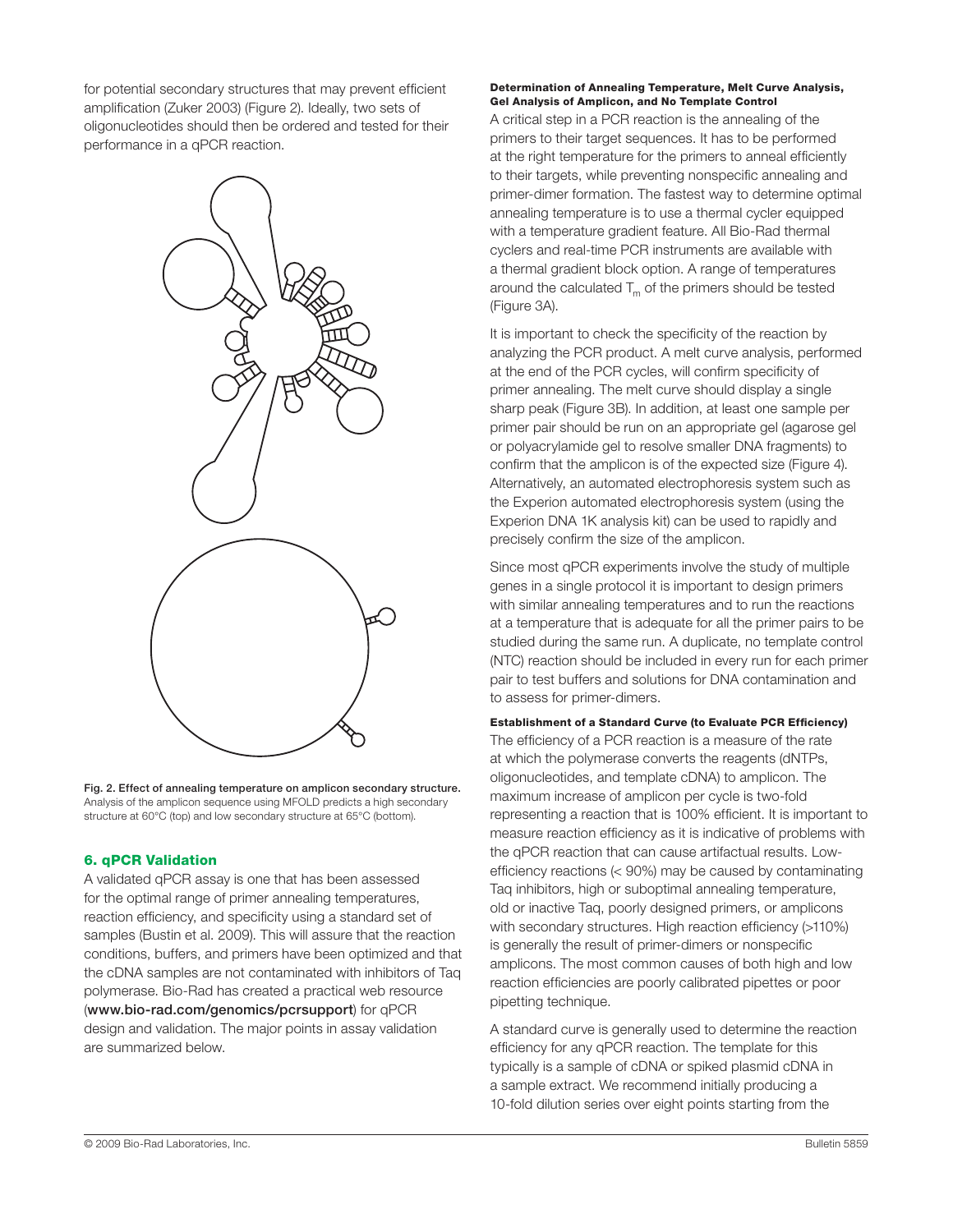

Fig. 3. Validation of qPCR primers. A, qPCR is performed at a range of annealing temperatures using a thermal gradient block. Amplification profiles indicate that the most efficient amplification occurs at the four lowest annealing temperatures between 53 and 57.7°C where the curves are at the lowest  $C_{\alpha}$ ; B, a single peak on the melt curve analysis indicates a single PCR product.



Fig. 4. Gel analysis of PCR products. Gel electrophoresis analysis of the amplicon confirms the presence of a single fragment of the expected size (ODC, ornithine decarboxylase; AZI, antizyme inhibitor).

most concentrated cDNA sample, to ensure the standard curve covers all potential template concentrations that may be encountered during the study (i.e., broad dynamic range). For each dilution, a standard qPCR protocol should be performed in triplicate for all the primer pairs to be used in the experiment and  ${\mathsf C}_{\mathsf t}$  values determined. Current CFX Manager™ software v1.1 provides  $C_t$  values for threshold cycle, however MIQE guidelines recommend the use of the generic  $C_q$  term. So  $C_{q}$  will be used here. The standard curve is constructed by plotting the log of the starting quantity of the template against the  $C<sub>a</sub>$  values obtained. The equation of the linear regression line, along with Pearson's correlation coefficient (r) or the coefficient of determination  $(r^2)$ , can then be used to evaluate whether the qPCR assay is optimized.

Ideally, the dilution series will produce amplification curves with tight technical replicates that are evenly spaced (Figure 5A). If perfect doubling occurs with each amplification cycle, the spacing of the fluorescence curves will be determined by the equation  $2<sup>n</sup>$  = dilution factor, where n is the number of cycles between curves at the fluorescence threshold (in other words, the difference between the  $C<sub>a</sub>$  values of the curves). For example, with a 10-fold serial dilution of DNA,  $2^n = 10$ . Therefore,  $n = 3.32$ , and the C<sub>a</sub> values should be separated by 3.32 cycles. Evenly spaced amplification curves (Figure 5A) will produce a linear standard curve (Figure 5B) with the goal of 90% to 110% reaction efficiency.

The r or  $r^2$  value of a standard curve represents how well the experimental data fit the regression line, that is, how linear the data are. Linearity, in turn, gives a measure of the variability across assay replicates and whether the amplification efficiency is the same for different starting template copy numbers. A significant difference in observed  $C<sub>a</sub>$  values between replicates will lower the r or r<sup>2</sup> value. An r with an absolute value  $>0.990$  or an  $r^2$  value  $>0.980$  is desirable for RT-qPCR reactions. Deletion of points at both ends of the standard curve may be required to obtain an acceptable slope (efficiency) and r<sup>2</sup> value. This will ultimately define the dynamic range of cDNA concentration for each primer pair with respect to sample dilution.

#### qPCR Reagents, Instrument, and Analysis Program

There are a wide variety of commercial qPCR reagent kits available. We recommend SsoFast™ EvaGreen® supermix from Bio-Rad, a mix that contains EvaGreen, which is a saturating dye that provides much better sensitivity than SYBR® Green. Moreover, the Sso7d fusion polymerase and its optimized buffer are highly resistant to sample contaminants that may inhibit Taq to give good reproducibility.

A large number of qPCR detection instruments are commercially available and the following guidelines can be employed for selecting an appropriate instrument:

1. Sample volumes with a range of 10 to 50 µl in standard 96-well format, 0.2 ml, low-profile thermal cycler plates, strips, or tubes from any manufacturer.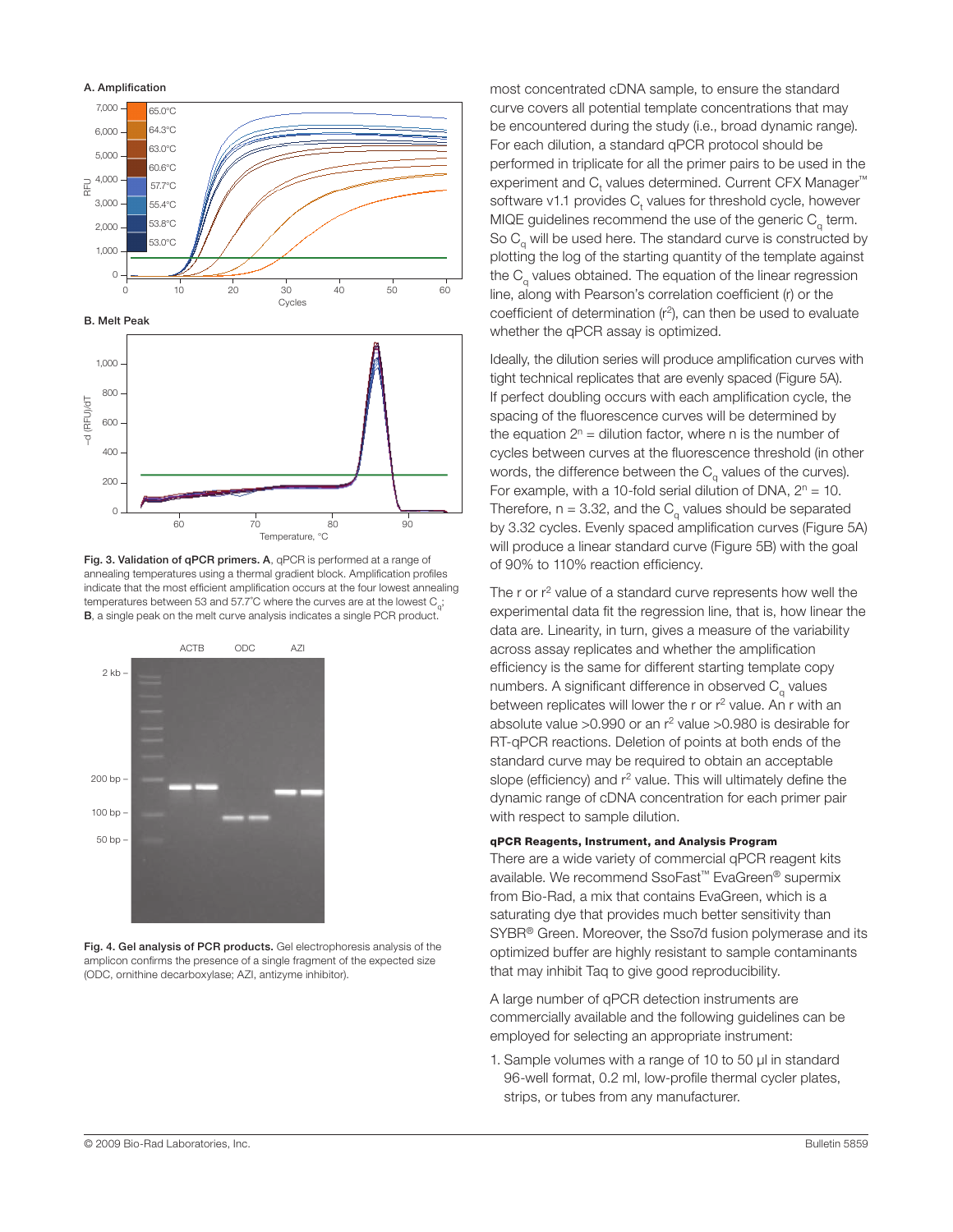

B. Standard Curve



C. Melt Peak



Fig. 5. Standard curve. A, qPCR is performed on serial dilutions of the template and C<sub>a</sub> is determined for each dilution. Three replicates are used for each concentration of template. Note that the  $C_{\alpha}$  values for the replicates are very tight and nearly overlay perfectly indicating low technical variability;  $B$ , measured  $C<sub>a</sub>$  are plotted against the log of the copy number (or relative concentration) of the template to establish a standard curve that permits the calculation of the efficiency from the slope and r<sup>2</sup> value. Ideally the three replicates per dilution should give very tightly grouped amplification curves with efficiency close to 100% (90-110%), r<sup>2</sup> values above 0.98, and single, sharp melt curve peak per gene. C, melt curve analysis of the amplicons shows a single peak.

- 2. Gradient-enabled thermal block with fast ramping.
- 3. No requirement for proprietary reagents, consumables, or fluorophores.

The CFX96™ and CFX384™ real-time PCR detection systems from Bio-Rad meet all of these criteria.

All qPCR instruments are packaged with data analysis software and we recommend that a good software package include the following features:

- 1. Flexibility to enter plate setup information such that well identifiers can be loaded and edited before, during, or after the run.
- 2. Ability to group wells from multiple experiments on one plate.
- 3. Built-in gene expression analysis that can normalize data to multiple reference genes (Vandesompele et al. 2002) and individual reaction efficiencies (Pfaffl 2001).
- 4. The ability to combine multiple plates of experimental data into a large gene study.

The CFX Manager software from Bio-Rad meets all of these criteria and comes packaged with the CFX96 and CFX384 real-time PCR detection systems.

#### 7. Choice of Reference Genes

In RT-qPCR experiments, reference genes are used as controls to normalize the data by correcting for differences in quantities of cDNA used as a template (Gutierrez et al. 2008, Huggett et al. 2005, Vandesompele et al. 2002). A perfect reference gene is therefore one that does not exhibit changes in expression between samples from various experimental conditions or time points. Several genes such as GADPH, ACTB, or rRNA are often used as reference genes. However, a number of studies have indicated that the expression of these genes may vary considerably between tissues or between treatments, which may make them unsuitable for use as reference genes. Reference genes must therefore be carefully selected based on experimental data and we recommend the following protocol:

- 1. Extract the total RNA from at least one or two samples from each experimental condition or time point and confirm their purity and quality (see Steps 2 and 3 above).
- 2. Normalize the sample concentration and perform reverse transcription PCR (see Step 4) from the same volume of each sample.
- 3. Perform the qPCR experiment using the same volume of each cDNA sample as a template.
- 4. Use the geNorm method (Hellemans et al. 2007) to calculate the target stability between the different conditions (available at medgen.ugent.be/genorm/ or automatically calculated with CFX Manager software).

A good reference gene should have an M value below 0.5 or 1 in homogeneous and heterogeneous samples set, respectively (Vandesompele et al. 2002). geNorm also helps in the selection of the optimal number of reference genes.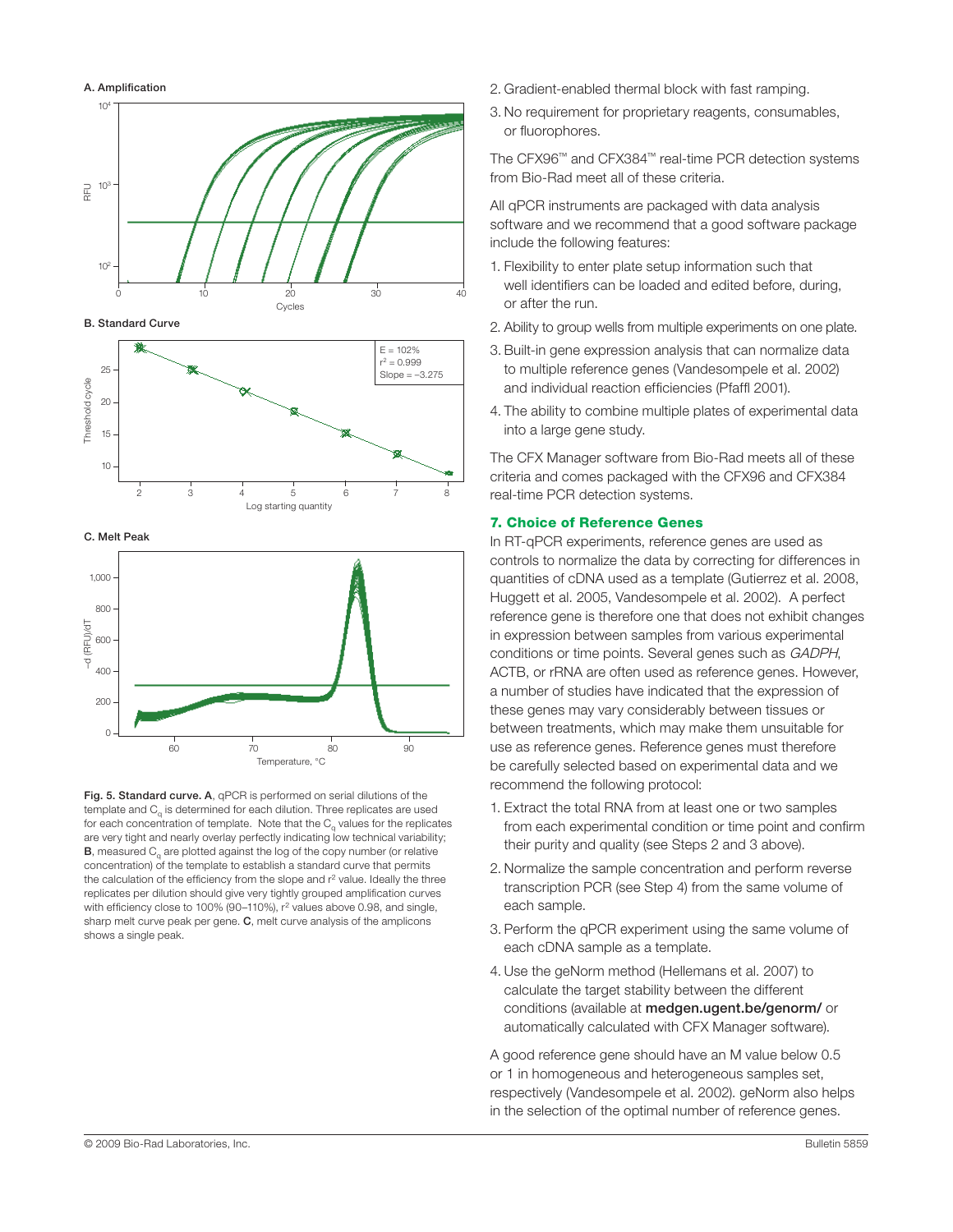Typically, between 3 and 5 good reference genes are required to achieve the most accurate normalization (Vandesompele et al. 2002).

#### 8. Experimental Reproducibility

There are two sources of variability in a gene expression experiment that may affect the results:

- 1. Biological variability which is due to inherent differences in gene expression levels between individual organisms, tissues, or cell culture samples.
- 2. Technical variability in the experimental process itself which is typically associated with pipetting, poorly calibrated pipettes, and sample quality and quantity.

To mitigate the effect of biological and technical variability, it is generally accepted that at least three biological and two technical replicates per biological replicate be performed for each experiment (Figure 6). If the experiment compares gene expression levels between control and treated samples, the three biological replicates should be samples that were treated in separate and independent experiments.

#### Biological Replicates



Fig. 6. Experimental replicates. All experiments should be designed with a combination of biological and technical replicates. This illustrates a simple experiment with triplicate biological samples from control  $\blacksquare$  and treatment/experimental conditions. For each biological sample, three technical replicates are recommended for the gene of interest as well as for the reference gene(s). This results in a total of at least 36 samples plus the duplicate NTC  $\blacksquare$  for a total of  $>40$  wells.

#### Conclusions

RT-qPCR is the method of choice for gene expression analysis because of its high sensitivity from samples of very low RNA concentrations. However, in order to assure accurate and reproducible, quantitative data, strict standard operating procedures should be followed. All experimental details and controls should be accurately reported when publishing gene expression experiments. This will allow proper assessment of the data by the scientific community, and enable informed comparison of expression data between labs and between experiments.

In summary the key steps for most RT-qPCR experiments include:

- 1. Experimental design with appropriate number of biological replicates and proper control samples.
- 2. Sample procurement which requires adherence to strict experimental protocols for acquisition, processing, and storage to assure reproducibility and minimize standard deviations between replicates.
- 3. Quality control of RNA for purity and integrity.
- 4. Reverse transcription to convert the total RNA to cDNA.
- 5. qPCR experiments with proper primer design, choice of target sequence and reference genes, and technical replicates.

The MIQE guidelines were written to provide all the parameters that should be met to publish acceptable results from qPCR experiments. Here we have shown how the most important items in the MIQE checklist can be addressed in practice to assure high quality results.